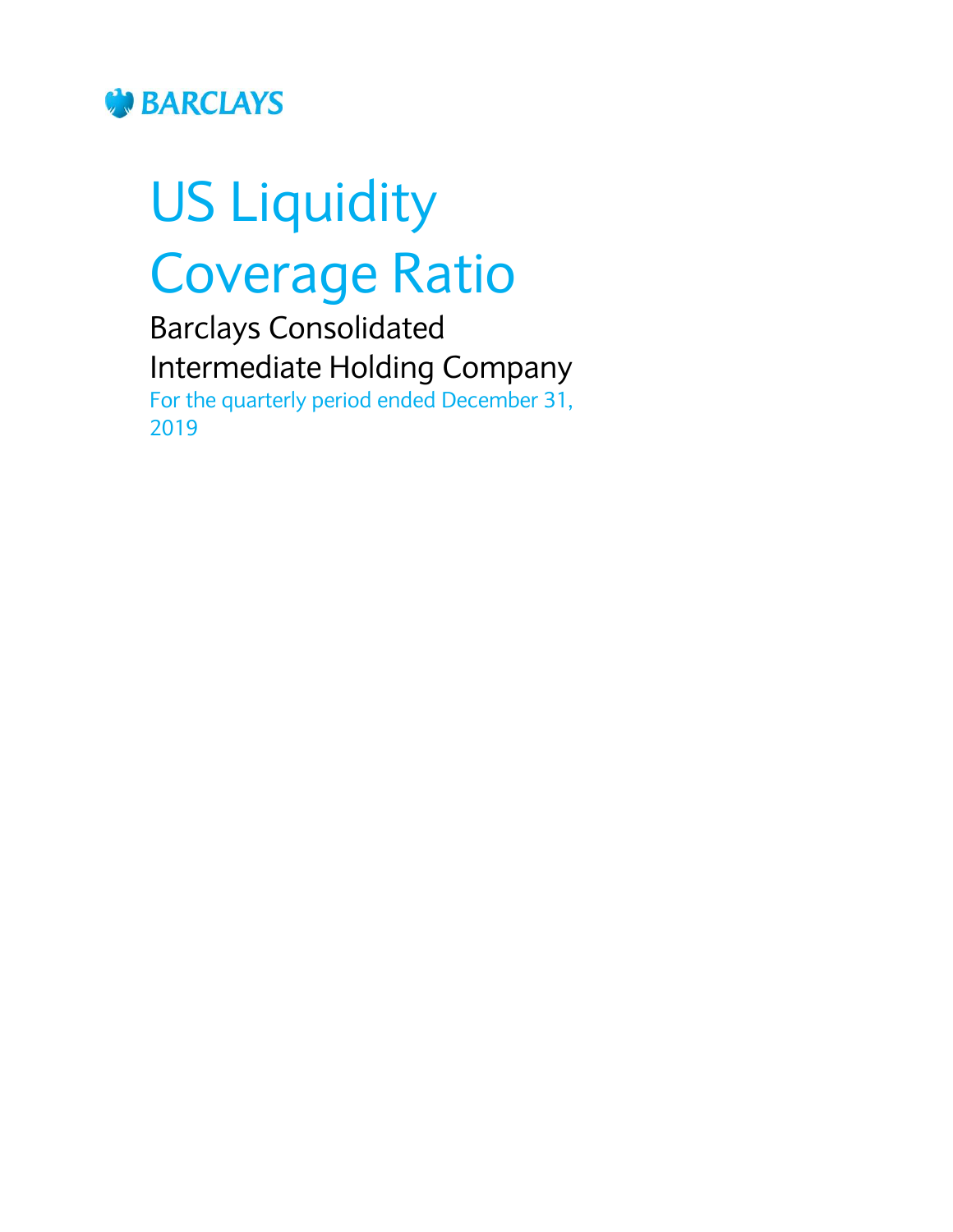#### **Contents**

| Overview                                |    |
|-----------------------------------------|----|
| US Liquidity Coverage Ratio             | 4  |
| <b>High Quality Liquid Assets</b>       |    |
| <b>Funding Sources</b>                  | 8  |
| <b>Currency and Derivative Exposure</b> | 9  |
| Liquidity Management                    | 9  |
| Note on forward-looking statements:     | 10 |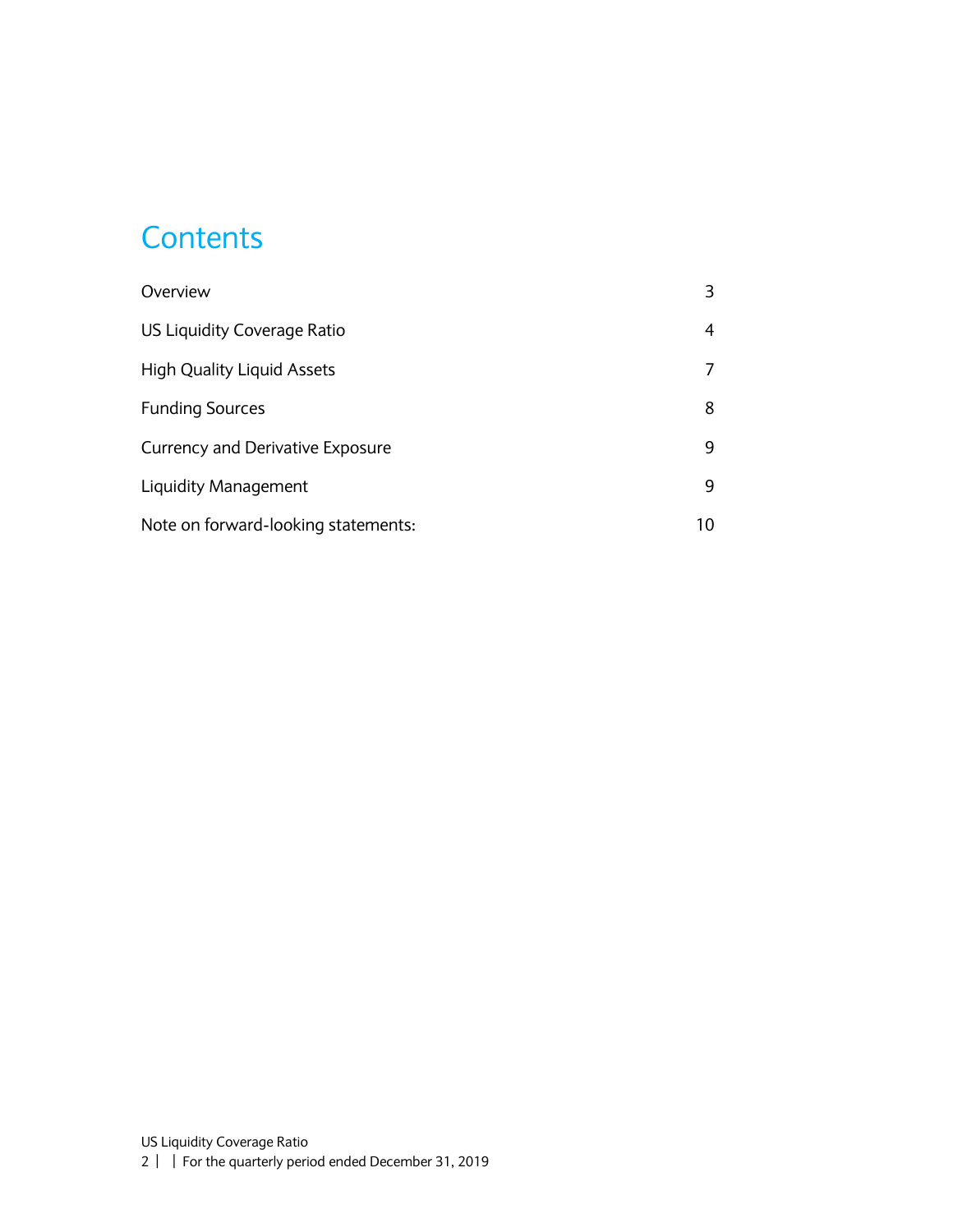#### <span id="page-2-0"></span>Overview

Barclays is a transatlantic consumer and wholesale bank, offering an integrated set of products and services across retail banking, wealth management, corporate banking and investment banking. We serve individuals, small and large businesses, corporations, institutions and governments. Barclays operates through two principal business divisions: Barclays UK and Barclays International. Our dual home markets in the UK and US anchor our business in the two most important global financial centers and two of the most resilient western economies.

Barclays' US subsidiaries and non-branch businesses are organized under an Intermediate Holding Company (IHC), Barclays US LLC (BUSLLC), in order to meet the legal requirements established by Regulation YY of the Board of Governors of the Federal Reserve System (the Board). The IHC became operational on July 1, 2016 and its key operating subsidiaries include Barclays Capital Inc. (BCI) and Barclays Bank Delaware (BBDE). Barclays Group US Inc. (BGUS) is a bank holding company that holds all of the IHC's subsidiaries. BCI is our Securities and Exchange Commission (SEC) registered securities broker-dealer and Commodity Futures Trading Commission (CFTC) registered Futures Commission Merchant (FCM), and operates key investment banking and capital markets businesses within Barclays' Corporate and Investment Bank Business Offering. BBDE is our US Insured Depository Institution (IDI) regulated by the FDIC, and operates our US Consumer Bank business within Barclays' Cards and Payments business offering.

The IHC has been subject to the US Liquidity Coverage Ratio (LCR) minimum requirement of 100% as of April 1, 2017.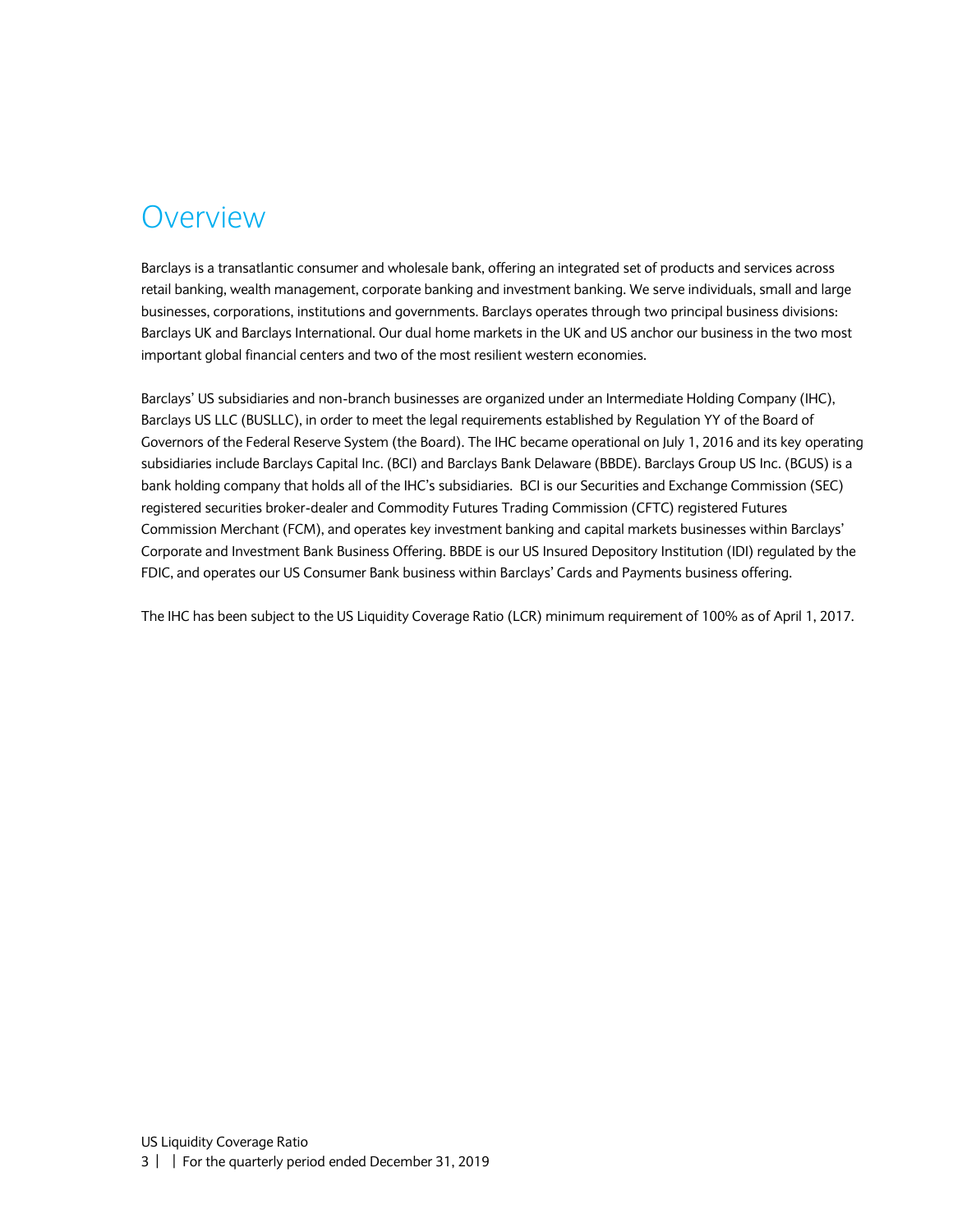## <span id="page-3-0"></span>US Liquidity Coverage Ratio

The LCR is a quantitative liquidity requirement implemented by the Board, the Office of the Comptroller of the Currency (OCC), and the Federal Deposit Insurance Corporation (FDIC) (collectively, the US Bank Regulators). It requires each subject company to maintain high-quality liquid assets (HQLA) sufficient to meet its projected total net cash outflows over a 30 calendar-day period of significant stress. The calculation of projected total net cash outflows for the LCR is also required to incorporate the difference between the peak day and 30-day cumulative net cash outflow, or a maturity mismatch add-on. The LCR is calculated by dividing HQLA by the total net cash outflows, with a regulatory minimum requirement of 100%.

The HQLA is comprised of Level 1, 2A, and 2B Assets with associated haircuts that are prescribed by the US Bank Regulators. Level 1 Assets include Central Bank reserves, US Treasuries, Agencies, and some Sovereigns and are not subject to a haircut. Level 2A Assets include debt guaranteed by a U.S. government sponsored entity, as well as other Sovereigns, and have a 15% haircut. Level 2B Assets receive a 50% haircut and encompass investment grade debt and Russell 1000 equities. Level 2A and 2B Assets may not comprise more than 40% of the entire buffer, and Level 2B Assets may not comprise more than 15% of the entire buffer. The assets in the buffer must be unencumbered and under Barclays Treasury control. Furthermore, under the LCR rule, the excess amount of HQLA held by BBDE as an IDI subsidiary subject to a minimum LCR requirement is not transferrable to non-bank affiliates and must be excluded from the consolidated IHC's HQLA.

| <b>IHC LCR (\$millions)</b> |                          |  |
|-----------------------------|--------------------------|--|
|                             | <b>Quarterly Average</b> |  |
|                             | <b>Weighted Amount</b>   |  |
|                             | as of Dec. 31, 2019      |  |
| HQLA                        | 15,591                   |  |
| Net Outflows                | 10,765                   |  |
| I CR                        | 145% <sup>1</sup>        |  |

<sup>1</sup> The average of the liquidity coverage ratios as calculated under § 249.10(b) for the quarterly period as of December 31, 2019.

4 | | For the quarterly period ended December 31, 2019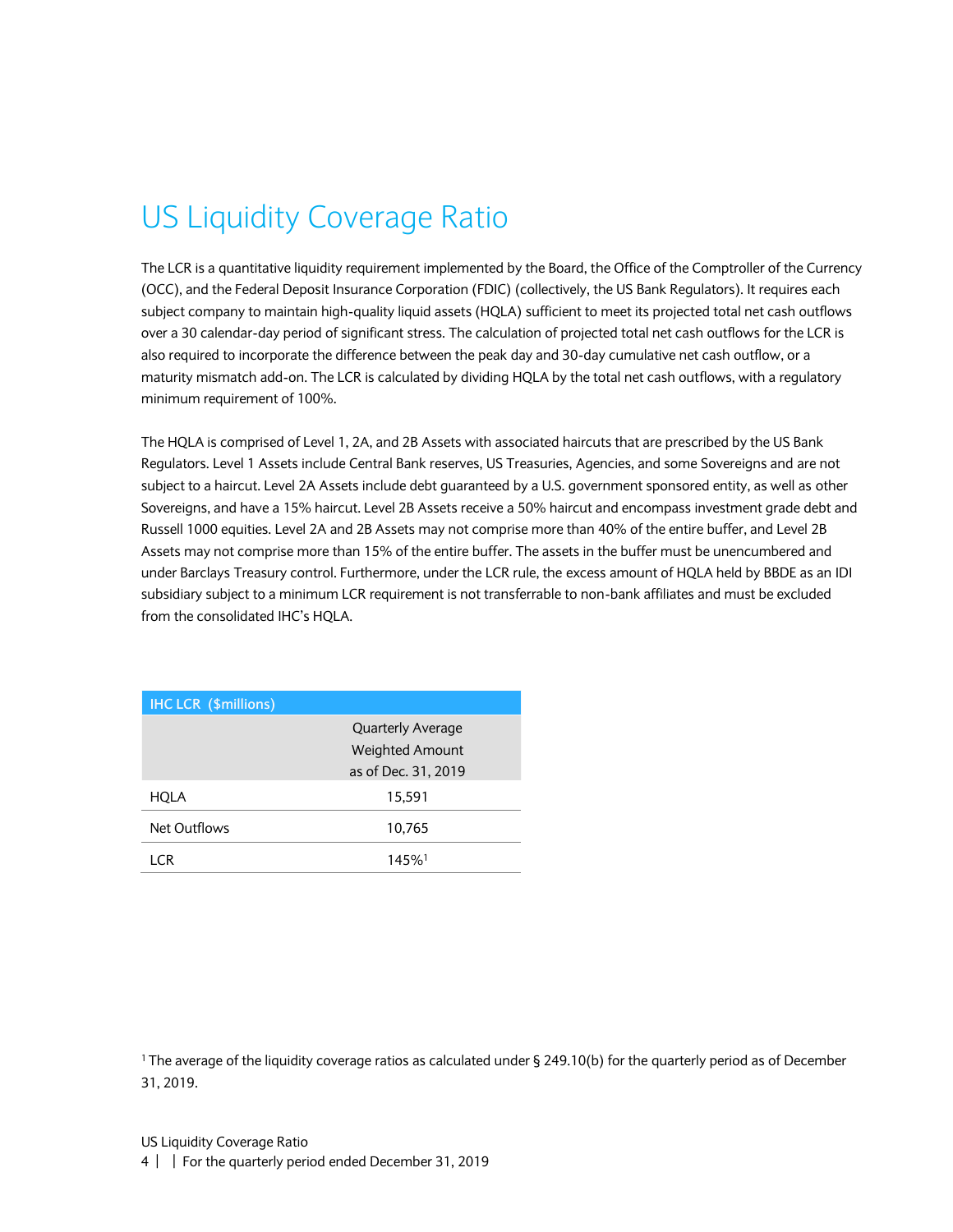The table below summarizes the primary categories of net cash outflows in the LCR calculation. Inflow and outflow products are prescribed per the LCR mapping, and are attributed with explicit weightings largely based on underlying asset quality and counterparty information. Inflows are capped at 75% of total outflows. Additionally, secured lending transactions where the asset has been rehypothecated for greater than 30 days receive a 0% inflow weighting in the calculation.

| <b>LCR Weighting</b>   |         |       |                                                         |
|------------------------|---------|-------|---------------------------------------------------------|
| <b>Deposit Funding</b> | Minimum | 3%    | Stable deposits, fully insured by the FDIC              |
|                        | Maximum | 40%   | Partially insured, non-retail deposit, non-<br>brokered |
| Unsecured wholesale    | Minimum | 5%    | Operational deposits, fully insured by the FDIC         |
| funding                | Maximum | 100%  | Financial, non-operational                              |
| Secured wholesale      | Minimum | $0\%$ | Secured by Level 1 liquid assets, including US          |
| funding/lending        |         |       | Treasuries, Agencies, and Sovereigns.                   |
|                        | Maximum | 100%  | Secured by Non-HQLA assets                              |

The Board has implemented public disclosure requirements for the LCR to promote market discipline by providing the public with comparable liquidity information about covered companies. The requirement to disclose applies to all depository institution holding companies and covered nonbank financial companies that are subject to the LCR. The disclosure requires a quantitative and qualitative summary on a quarterly basis.

The following table details the Consolidated Barclays IHC LCR for the quarterly period ended December 31, 2019.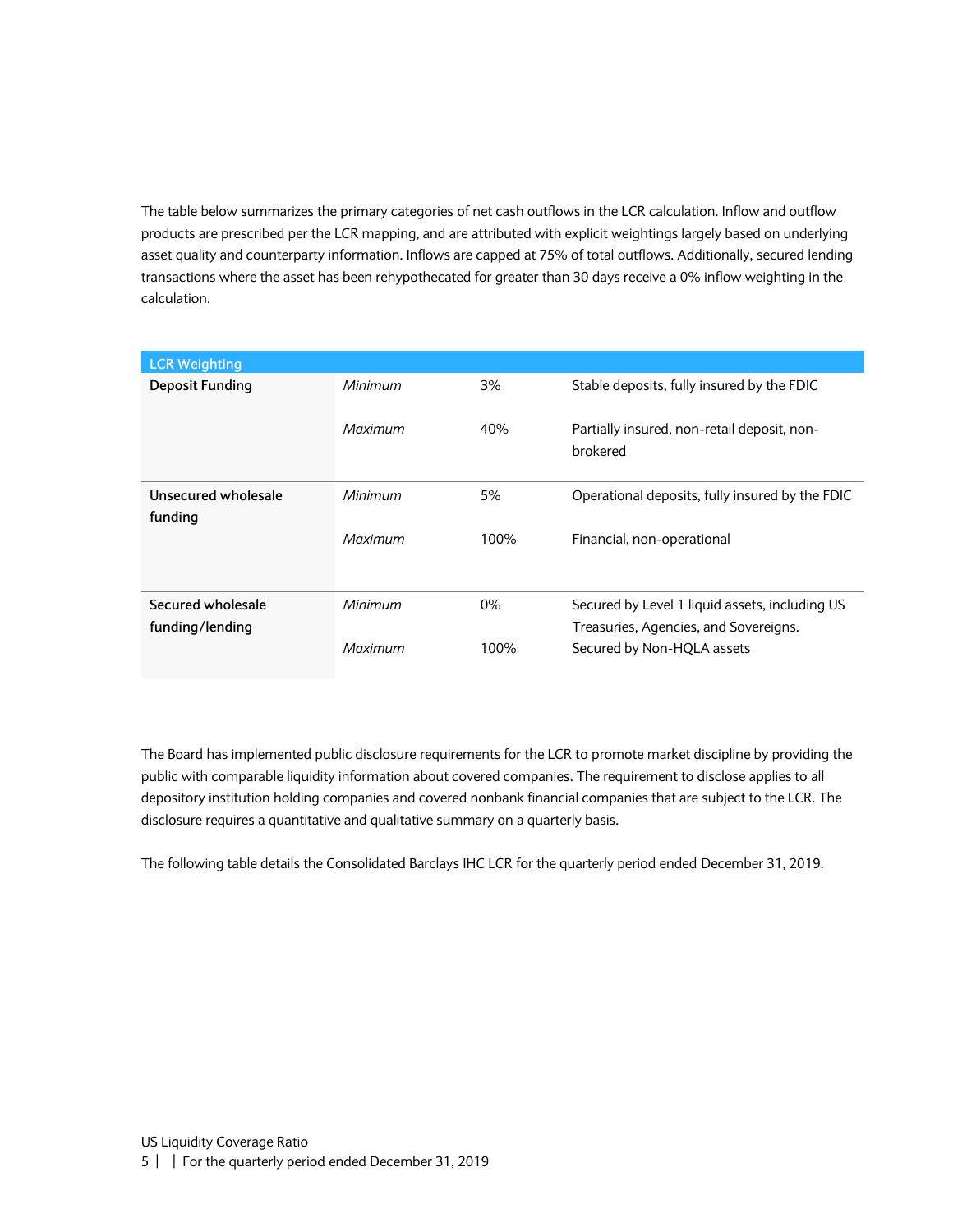|    | <b>4Q19 Liquidity Coverage Ratio Disclosure</b>                             |                                 |                                |
|----|-----------------------------------------------------------------------------|---------------------------------|--------------------------------|
|    | 10/1/2019 to 12/31/2019<br>In Millions of U.S Dollars                       | Average<br>Unweighted<br>Amount | Average<br>Weighted<br>Amount  |
|    | HIGH-QUALITY LIQUID ASSETS                                                  |                                 |                                |
| 1  | Total eligible high-quality liquid assets (HQLA), of which:                 | 15,593                          | 15,591                         |
| 2  | Eligible Level 1 liquid assets                                              | 15,577                          | 15,577                         |
| 3  | Eligible level 2A liquid assets                                             | 16                              | 13                             |
| 4  | Eligible level 2B liquid assets                                             | 0                               | $\Omega$                       |
|    | <b>CASH OUTFLOW AMOUNTS</b>                                                 |                                 |                                |
| 5  | Deposit outflow from retail customers and counterparties, of which:         | 24,161                          | 3,279                          |
| 6  | Stable retail deposit outflow                                               | $\mathbf 0$                     | $\Omega$                       |
| 7  | Other retail funding                                                        | 15,902                          | 1,590                          |
| 8  | Brokered deposit outflow                                                    | 8,259                           | 1,689                          |
| 9  | Unsecured wholesale funding outflow, of which:                              | 2,884                           | 2,841                          |
| 10 | Operational deposit outflow                                                 | 0                               | $\mathbf{0}$                   |
| 11 | Non-operational funding outflow (incl Wholesale free credits)               | 2,884                           | 2,841                          |
| 12 | Unsecured debt outflow                                                      | 0                               | $\mathbf{0}$                   |
| 13 | Secured wholesale funding and asset exchange outflow, of which:             | 137,948                         | 28,985                         |
| 14 | Additional outflow requirements, of which:                                  | 1,731                           | 799                            |
| 15 | Outflow related to derivative exposures and other collateral requirements   | 1,498                           | 567                            |
| 16 | Outflow related to credit and liquidity facilities including unconsolidated |                                 |                                |
|    | structured transactions and mortgage commitments                            | 232                             | 232                            |
| 17 | Other contractual funding obligation outflow                                | 31                              | 31                             |
| 18 | Other contingent funding obligations outflow                                | 0                               | $\mathbf{0}$                   |
| 19 | <b>TOTAL CASH OUTFLOW</b>                                                   | 166,754                         | 35,935                         |
|    | <b>CASH INFLOW AMOUNTS</b>                                                  |                                 |                                |
| 20 | Secured lending and asset exchange cash inflow                              | 143,125                         | 22,328                         |
| 21 | Retail cash inflow                                                          | 176                             | 88                             |
| 22 | Unsecured wholesale cash inflow                                             | 1,601                           | 1,601                          |
| 23 | Other cash inflows, of which:                                               | 1,735                           | 1,735                          |
| 24 | Net derivative cash inflow                                                  | 216                             | 216                            |
| 25 | Securities cash inflow                                                      | 2                               | 2                              |
| 26 | Broker-dealer segregated account inflow                                     | 1,517                           | 1,517                          |
| 27 | Other cash inflow                                                           | $\Omega$                        | $\Omega$                       |
| 28 | TOTAL CASH INFLOW                                                           | 146,637                         | 25,752                         |
|    |                                                                             |                                 | Average<br>Amount <sup>1</sup> |
| 29 | <b>HQLA AMOUNT</b>                                                          |                                 | 15,591                         |
| 30 | TOTAL NET CASH OUTFLOW AMOUNT EXCLUDING THE MATURITY MISMATCH ADD-ON        |                                 | 10,254                         |
| 31 | <b>MATURITY MISMATCH ADD-ON</b>                                             |                                 | 511                            |
| 32 | TOTAL NET CASH OUTFLOW AMOUNT                                               |                                 | 10,765                         |
| 32 | LIQUIDITY COVERAGE RATIO (%)                                                |                                 | 145%                           |

<sup>1</sup> The amounts reported in this column may not equal the calculation of those amounts using component amounts reported in rows 1-28 due to technical factors such as the application of the level 2 liquid asset caps, the total inflow cap, and for depository institution holding companies subject to subpart G, the application of the modification to total net cash outflows.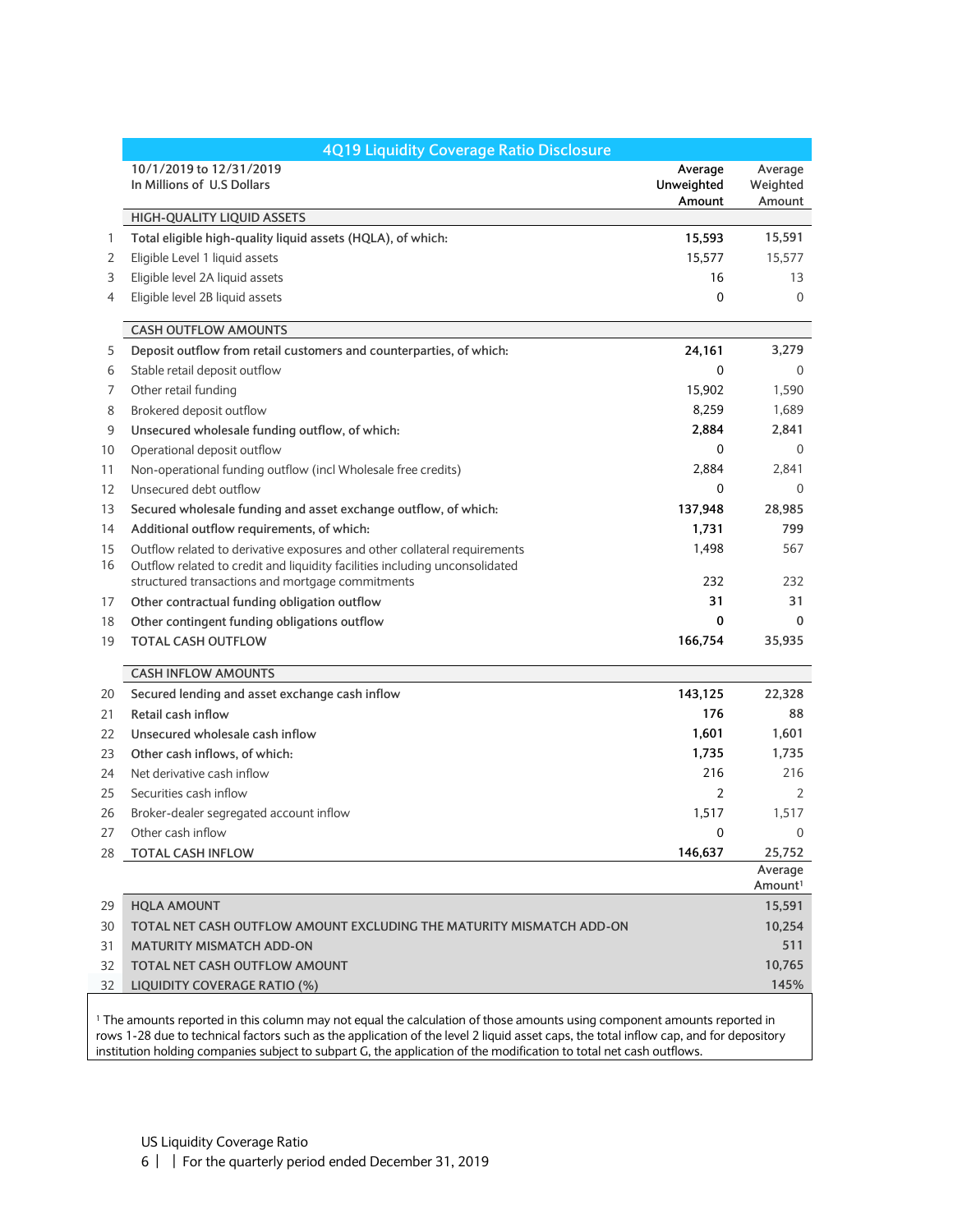Barclays IHC has consistently demonstrated a strong LCR since required to maintain a 100% minimum, with a 4Q19 average of 145%. Secured financing in BCI is the primary driver of the IHC's LCR. The average 4Q19 secured financing stress is 65% of the \$10.2bn total IHC weighted net cash outflow. HQLA has averaged \$15.6bn for the quarter, well above the minimum requirement with respect to the total net cash outflows. BBDE also contributes to volatility from deposits outflow and fluctuation in reserve balances. Because BBDE is an IDI subsidiary of the IHC with a minimum LCR requirement, surplus HQLA in excess of its standalone requirement is not transferable to non-bank affiliates and it is excluded from the IHC HQLA.

The 4Q19 average LCR of 145% increased 1.4% from the 3Q19 average of 144%. This is primarily driven by reduced fixed income secured financing outflows partially offset by a decrease in Eligible Level 1 liquid assets.

The average LCR will fluctuate from period to period due to changes in HQLA and ongoing business activity.

## <span id="page-6-0"></span>High Quality Liquid Assets

The IHC's average HQLA for 4Q19 is \$15.6bn, a decrease of \$0.3bn from the prior quarter average of \$15.9bn. The composition of HQLA is mainly Level 1, as it includes US Treasury holdings in the bank's liquidity pool as well as central bank reserves. The stressed and notional balances are largely equivalent since Level 1 HQLA does not receive a haircut.

| HQLA (\$millions) |                     |                          |  |
|-------------------|---------------------|--------------------------|--|
|                   | Quarterly Average   | <b>Quarterly Average</b> |  |
|                   | Unweighted Amount   | <b>Weighted Amount</b>   |  |
|                   | as of Dec. 31, 2019 | as of Dec. 31, 2019      |  |
| Level 1           | 15,577              | 15,577                   |  |
| Level 2A          | 16                  | 13                       |  |
| Level 2B          |                     |                          |  |
| <b>Total HQLA</b> | 15,593              | 15,591                   |  |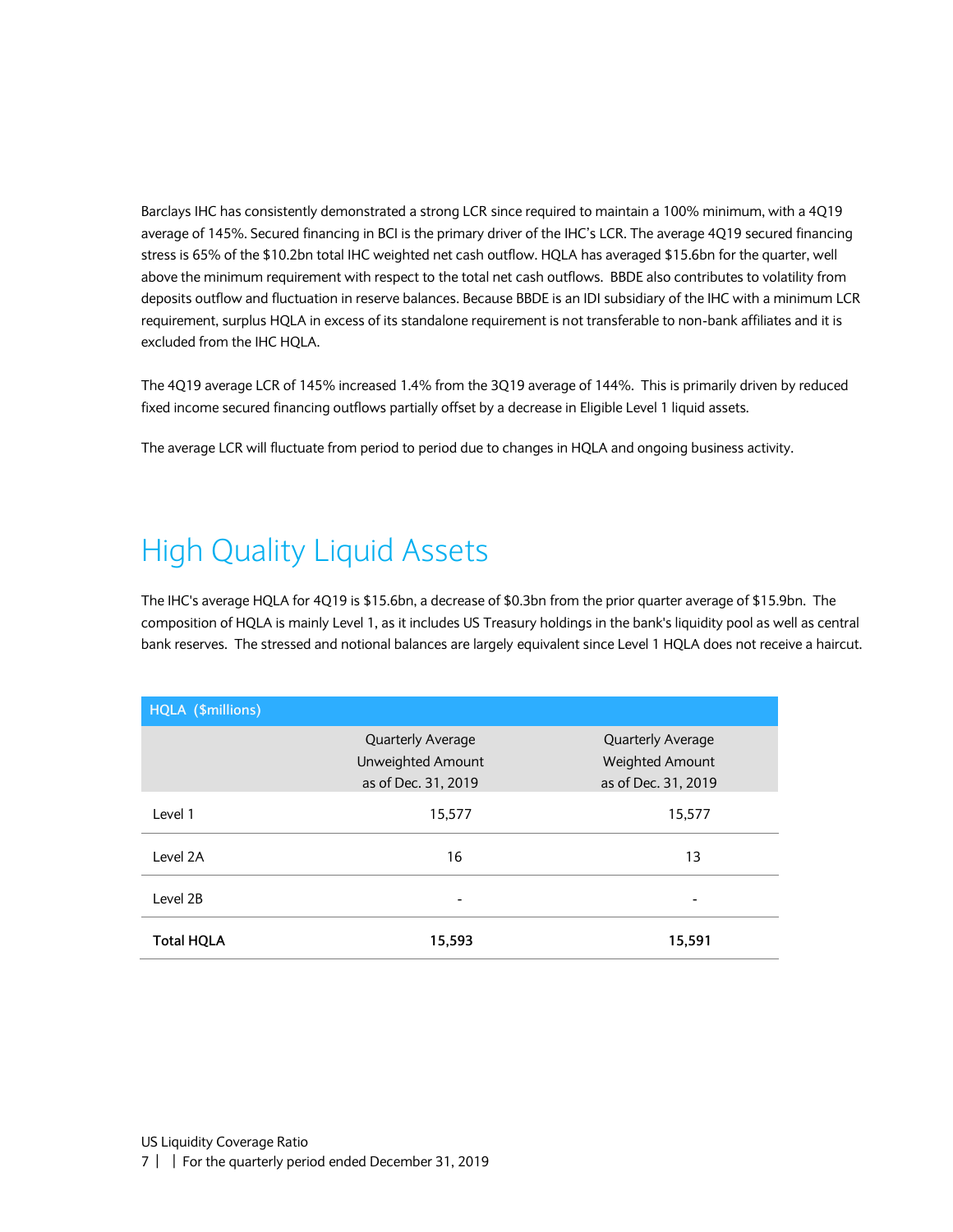## <span id="page-7-0"></span>Funding Sources

The IHC maintains a funding profile that is diversified across a range of funding types and tenors. The IHC closely manages its short and long term liquidity needs and risks in the normal course of business and under different stress scenarios. The primary sources of funding for the IHC are secured funding transactions, senior and subordinated unsecured debt, retail and brokered deposits, a credit card securitization program, and shareholders' equity. Secured funding transactions are mainly collateralized by HQLA securities. The primary usages of secured funding in the IHC are securities borrowing transactions and the funding of the firm's portfolio of investment securities.

Retail and brokered deposit products provide a stable source of funding for the IHC's credit card and consumer loan business operating in BBDE. Additional long-term funding for the bank entity is provided through a credit card securitization program.

Additional unsecured funding needs for the IHC are met through debt and equity issued to the IHC's parent, Barclays Bank PLC (BBPLC). These sources are used to support the cash needs of the IHC's businesses and fund the IHC's liquidity buffer.

Potential liquidity risks associated with the IHC's sources of funding are monitored and mitigated by the IHC's HQLA liquidity buffer. These risks are managed as part of Barclays Liquidity Risk Appetite (LRA), which accounts for potential liquidity needs under a range of stress scenarios and over different time horizons.

| <b>Unsecured LCR Outflows and Inflows (\$millions)</b>                                             |                                                                             |                                                                           |
|----------------------------------------------------------------------------------------------------|-----------------------------------------------------------------------------|---------------------------------------------------------------------------|
| Outflows                                                                                           | <b>Quarterly Average</b><br><b>Unweighted Amount as</b><br>of Dec. 31, 2019 | <b>Quarterly Average</b><br><b>Weighted Amount as</b><br>of Dec. 31, 2019 |
| Deposit outflow from retail customers and counterparties,                                          |                                                                             |                                                                           |
| of which:                                                                                          | 24,161                                                                      | 3,279                                                                     |
| Other retail funding outflow                                                                       | 15,902                                                                      | 1,590                                                                     |
| Brokered deposit outflow                                                                           | 8,259                                                                       | 1,689                                                                     |
| Unsecured wholesale funding outflow, of which:<br>Non-operational funding outflow (incl. Wholesale | 2,884                                                                       | 2,841                                                                     |
| free credits)                                                                                      | 2,884                                                                       | 2,841                                                                     |
| <b>Inflows</b>                                                                                     |                                                                             |                                                                           |
| Retail cash inflow                                                                                 | 176                                                                         | 88                                                                        |
| Unsecured wholesale cash inflow                                                                    | 1,601                                                                       | 1,601                                                                     |

US Liquidity Coverage Ratio

8 | | For the quarterly period ended December 31, 2019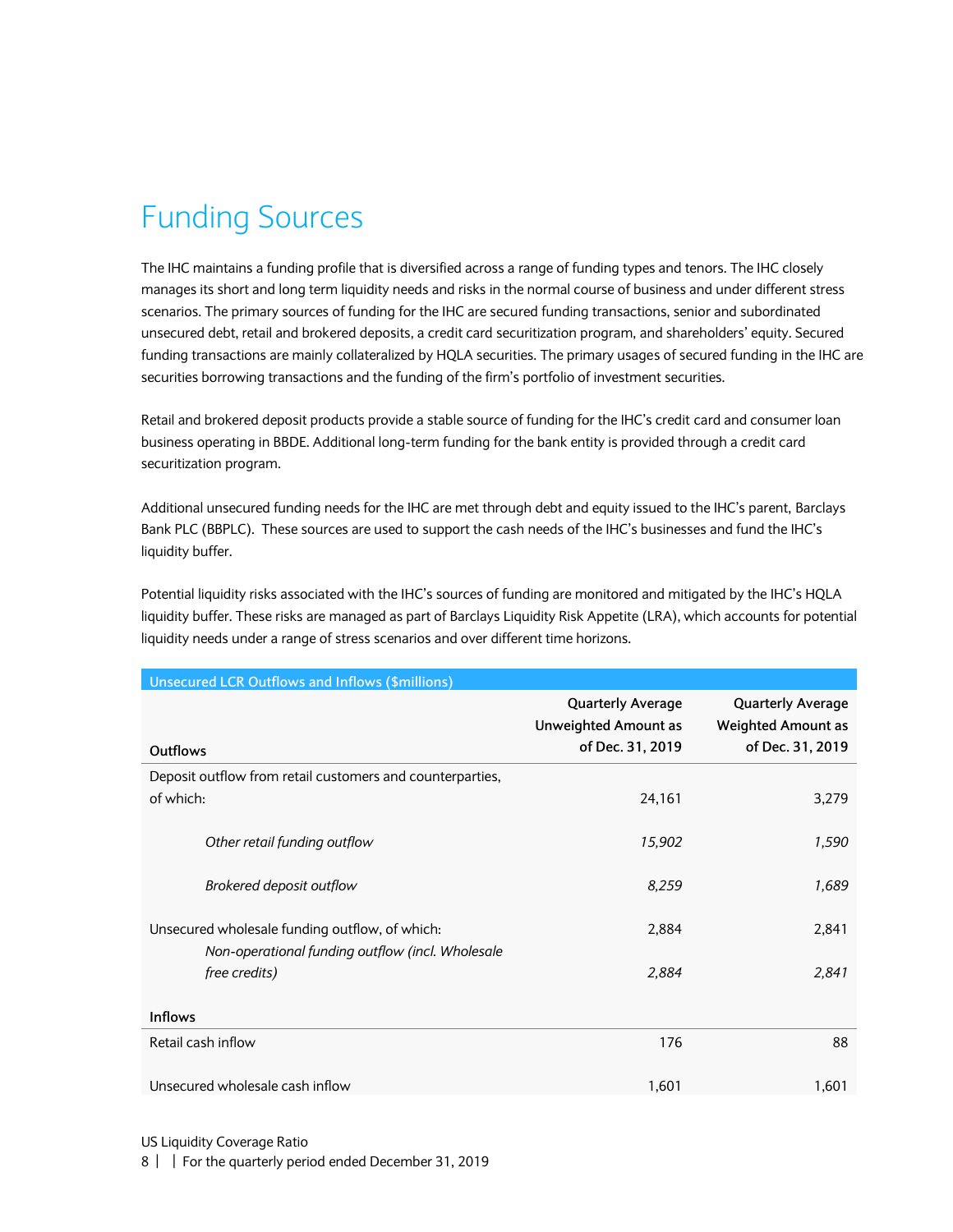#### <span id="page-8-0"></span>Currency and Derivative Exposure

The IHC has limited principal exposure to derivatives instruments, as a majority of principal derivatives are booked in entities outside of the IHC. BCI holds direct membership with multiple US clearinghouses and provides agency clearing services for OTC cleared derivatives and exchange traded derivatives, including US listed equity options. Collateral calls on BCI arise from initial and variation margin requirements calculated by the clearinghouses.

The US LCR is calculated and reported on a consolidated basis in a common currency, USD. The majority of assets and liabilities in the IHC are USD denominated, however currency exposure may arise when assets and liabilities are not matched in the same currency. When this occurs, Treasury rebalances these currencies as necessary.

#### <span id="page-8-1"></span>Liquidity Management

The efficient management of liquidity is essential to retain the confidence of the financial markets. LCR is an indicator of an entity's ability to meet liquidity needs over a 30-day period of significant liquidity stress. Barclays Treasury continuously monitors its internally developed stress tests as well as the LCR to maintain adherence to internal limits and external regulatory requirements.

Barclays' management of funding and liquidity in the US is bound by limits that support the LRA. The LRA is set by the board of Barclays in line with Barclays' Enterprise Risk Management Framework (ERMF). Treasury actively manages funding and liquidity within the limit framework, leveraging early warning indicators (EWIs), targets, and triggers to keep US-based legal entities, branches, and businesses within the established risk appetite.

The Treasury Risk function is an independent review function responsible for the governance of the liquidity risk mandate defined by the Barclays board. Barclays' comprehensive control framework for managing liquidity risk is designed to deliver the appropriate term and structure of funding consistent with the LRA.